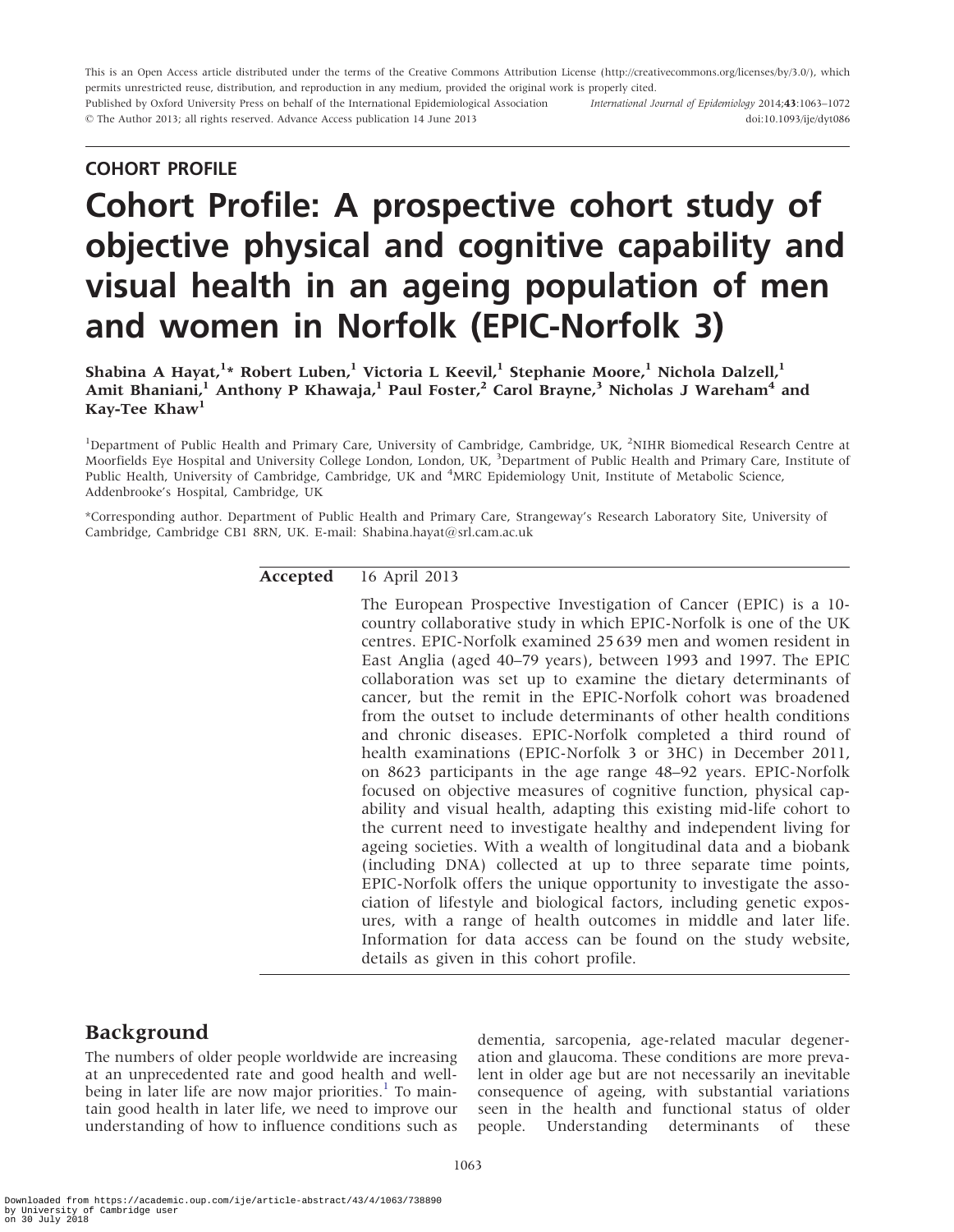conditions may help us understand how best to postpone or reduce disability and disease in later life.

The occurrence of chronic disease, disability and dependence increases with age. With more people living longer, this is a challenge to society with considerable cost implications for our health services. $\alpha$ <sup>[2](#page-9-0)</sup> Ageing is often characterized by a complex combination of morbidities, and we need to consider not just disease prevention but also slowing down the progression to disability. Delaying onset of disease and improving survival (e.g. through effective control of vascular risk factors) can reduce the numbers of individuals with disability in later life.<sup>[3](#page-9-0)</sup> A small change in the incidence of common conditions may have a profound impact on projections of future numbers with disabil-ity in the population.<sup>[3–6](#page-9-0)</sup> Through EPIC-Norfolk, we aim to get a better understanding of the causes of disease and the reasons for health inequalities so as to eventually inform policies for health improvement and disease prevention in middle and later life.

## Why was the EPIC-Norfolk cohort set up and what was the rationale for EPIC-Norfolk 3?

The European Prospective Investigation into Cancer (EPIC) is an international collaboration studying diet and disease, with half a million participants.<sup>7,</sup> EPIC-Norfolk is one of the UK centres of this 10 country collaboration and, although part of the diet and cancer study, its remit was widened soon after its inception to include investigation of major determinants of chronic disease, disability and death in middle and later life. EPIC-Norfolk has had a particular focus on characterizing exposures in terms of modifiable lifestyle factors such as diet, physical activity and psychosocial factors. Key priorities have been to develop improved methods of exposure measurement and to characterize participants extensively in terms of their lifestyle, physiological, metabolic and genetic profiles. A wealth of prospective data on health and lifestyle exposures including objective measures has now been collected over almost 20 years of follow-up.

The baseline health examination (1HC 1993–97) focused on obtaining detailed information on lifestyle (including diet and physical activity), medical history and measurements of cardiovascular disease risk factors including anthropometry and blood pressure. Characteristics of the cohort at baseline have been described previously.[9](#page-9-0) A second health examination (2HC 1997–2000) repeated measures collected at baseline, with the addition of heel bone ultrasound<sup>[10](#page-9-0)</sup> and impedance for body fat percentage.

The main focus of the third health examination, EPIC-Norfolk 3 (3HC 2006–11) was to investigate conditions relevant to ageing in participants now in the age range of 48–92 years. Measures taken previously were repeated to document longitudinal

trajectories in behaviours, physiological characteristics and health status. EPIC-Norfolk 3 is centred mainly on three areas associated with major causes of loss of independence and increasing disabilities in later life: cognitive decline, loss of mobility and loss of vision, all which have been associated with the onset of disability.<sup>[11,12](#page-9-0)</sup>

Although memory impairment and cognitive decline generally increase with age, there is a broad range of cognitive capability within the older population. $^{13}$  $^{13}$  $^{13}$ Decline in muscle mass and function with advanced age (sarcopenia) is associated with considerable morbidity and mortality amongst older persons, with sub-stantial healthcare costs.<sup>[14](#page-9-0)</sup> Visual impairment is not only a source of morbidity in itself, but also increases the risk of future functional impairment, disability and mortality.<sup>[15](#page-9-0)</sup> Certification figures for visual impairment for England and Wales show that the three leading causes for both blindness and partial sight are age-related macular degeneration, glaucoma and diabetic retinopathy.<sup>[16](#page-9-0)</sup> These eye conditions, along with uncorrected refractive error which [according to the World Health Organization (WHO)<sup>17</sup>] is globally the major cause of visual impairment, are the main ophthalmic conditions investigated in EPIC-Norfolk 3.

Procedures in this study were approved by the Norfolk Local Research Ethics Committee (05/Q0101/ 191) and East Norfolk and Waveney NHS Research Governance Committee (2005EC07L). Participants gave signed informed consent. As part of the research process, the EPIC-Norfolk team actively promotes the involvement of participants. A participants' advisory panel (EPAP: EPIC Participant Advisory Panel) advises on various aspects of the study and gives their views on potential future projects.

## Who is in EPIC-Norfolk 3 and how often have they been followed up.

In total 77 630 individuals from 35 general practices in Norfolk were invited at baseline to take part in this prospective cohort study. Of these, 30 445 consented to take part and completed a health questionnaire. It is difficult to compare characteristics between responders and non-responders as limited data are available on non-responders. Of those approached, 42% of all women agreed to take part as compared to 36% of all men. [Table 1](#page-2-0) shows the distribution of participants, where non-responders were likely to be men and slightly younger. However, all ages were well represented for both men and women in the cohort including those in the  $70+$  age group. Also, as described previously, the participating cohort was similar to the national population samples studied in the Health Survey of England, in terms of anthro-pometry, serum lipids and blood pressure.<sup>[9](#page-9-0)</sup>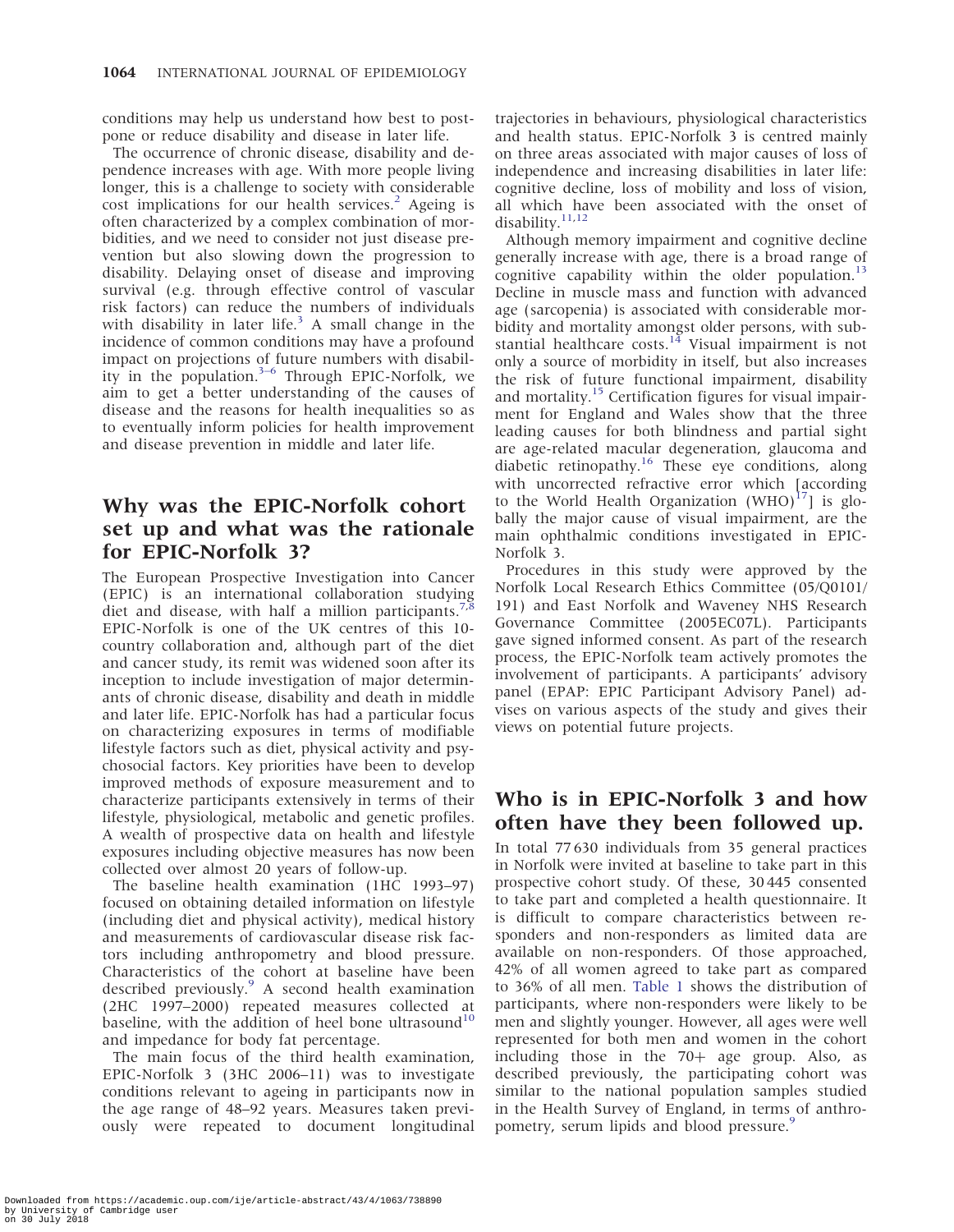| Variable                   | Responders<br>$39\%$ ( $N = 30445$ ) | Non responders<br>61% ( $N = 47185$ ) |  |
|----------------------------|--------------------------------------|---------------------------------------|--|
| Men 48.7% (37825)          |                                      |                                       |  |
| % $(N)$                    | 36.2 (13 700)                        | 63.8 (24 125)                         |  |
| Age group (years)          |                                      |                                       |  |
| $\leqslant$ 44             | 4.3 (587)                            | 6.5(1572)                             |  |
| 45-49                      | 16.7(2287)                           | 21.0 (5061)                           |  |
| 50-54                      | 15.9 (2178)                          | 18.2 (4385)                           |  |
| 55-59                      | 15.2 (2075)                          | 15.1 (3649)                           |  |
| $60 - 64$                  | 15.6 (2142)                          | 13.1 (3165)                           |  |
| 65-69                      | 15.4 (2112)                          | 11.8 (2848)                           |  |
| $\geqslant$ 70             | 16.9(2319)                           | 14.3 (3445)                           |  |
| <b>Women</b> 51.3% (39805) |                                      |                                       |  |
| % $(N)$                    | 42.1 (16745)                         | 57.9 (23 060)                         |  |
| Age group (years)          |                                      |                                       |  |
| $\leq 44$                  | 4.6 (778)                            | 6.2(1422)                             |  |
| 45-49                      | 18.4 (3084)                          | 18.7 (4304)                           |  |
| $50 - 54$                  | 16.1 $(2699)$                        | 16.1 (3717)                           |  |
| 55-59                      | 15.1 (2523)                          | 13.8 (3189)                           |  |
| $60 - 64$                  | 14.8 (2482)                          | 13.0 (3009)                           |  |
| $65 - 69$                  | 14.9 (2492)                          | 13.4 (3080)                           |  |
| $\geqslant$ 70 years       | 16.1(2687)                           | 18.8 (4339)                           |  |

<span id="page-2-0"></span>Table 1 Age and sex of responders and non-responders at baseline

[Figure 1](#page-3-0) summarizes the numbers of participants involved over the 19-year follow-up, and participation at each stage. In addition to health examinations, participants have been invited to complete health and lifestyle questionnaires at regular intervals. The number of participants who attended the 1HC was 25 639 (response rate of 33%). For subsequent approaches, all those who consented at baseline were invited to take part after excluding those who had died and those who had previously requested no further approaches. Record linkage to the NHS Exeter System ensured participant contact information was up to date. The number of participants attending the 2HC was 15 786 (a response rate of 57.6%), with the remainder (3774 participants) completing the health questionnaire only. The number of participants who died before the point in time when they were due to receive an invitation to 2HC was 1214. A further 1832 either refused or could not be contacted (i.e. address not known). Using the same criteria from the 2HC (inviting participants still alive, not having refused further approaches and with a contact address), 18 380 participants were approached for EPIC-Norfolk 3 (3HC) and the pilot phase. This included 7547 participants who did not attend the 2HC (but 79% of whom did attend the 1HC, the remaining 21% not attending the health examination, but completing

a health and lifestyle questionnaire at baseline). There were 5495 deaths recorded up to this point. Of those invited to EPIC-Norfolk 3, 8623 (response rate of 46.9%) attended the health examination.

Participants were sent an invitation and a health and lifestyle questionnaire (HLQ) for EPIC-Norfolk 3. Participants sent their responses on a participation form indicating their preference of timings and returning their completed HLQ, in a freepost envelope. Every endeavour was made to facilitate participation (see [Supplementary Appendix](http://ije.oxfordjournals.org/lookup/suppl/doi:10.1093/ije/dyt086/-/DC1) available as Supplementary data at *IJE* online). Practices were approached two at a time, based on geographical location and distance from the clinic in Norwich, i.e. one at close proximity (city practice) and one further afield (rural area). Funding constraints led to the exclusion of four practices from follow-up. As a result of not including these practices, 1517 eligible participants were not approached. The follow-up period between 2HC and the most recent phase was up to 10 years (compared with follow-up between 1HC and 2HC, which was up to 5 years).

To examine attrition in the cohort, the baseline characteristics of those who attended both the 1HC and EPIC-Norfolk 3 (3HC) were then compared with the 17 789 participants who attended the 1HC only ([Table 2\)](#page-4-0). The proportions of men and women were similar, with women comprising 55.3% of the group attending both baseline and follow-up health examinations and 54.5% of those attending the baseline health examination only  $(P = 0.2)$ .

Those who returned to take part in EPIC-Norfolk 3 were, at the time of the first health examination, more likely to be younger and taller and have lower weight, lower blood pressure and lower cholesterol concentrations. They were also more likely to be educated to at least to O-level standard or equivalent (i.e. leaving school with exams at 16 years of age), to have a higher socioeconomic status, to havenever smoked and to have been more physically active. Responders to EPIC-Norfolk 3 were also more likely to drink more alcohol at baseline than those who did not respond.

[Table 2](#page-4-0) shows that the trends seen in the baseline characteristics were the same in both men and women. Although, as might be expected, those attending EPIC-Norfolk 3 were younger, with a better cardiovascular disease risk profile and socioeconomic status at baseline compared with those not attending, the cohort still represents a diverse population with a wide socioeconomic distribution and range of lifestyle factors of interest, such as physical activity and obesity.

## What has been measured?

The 1HC and 2HC lasted approximately 30 min and comprised anthropometry, simple physiological measures including respiratory function [FEV1 (forced expiratory volume in 1 s)], blood pressure, venepuncture for blood and urine sample collection. In contrast, the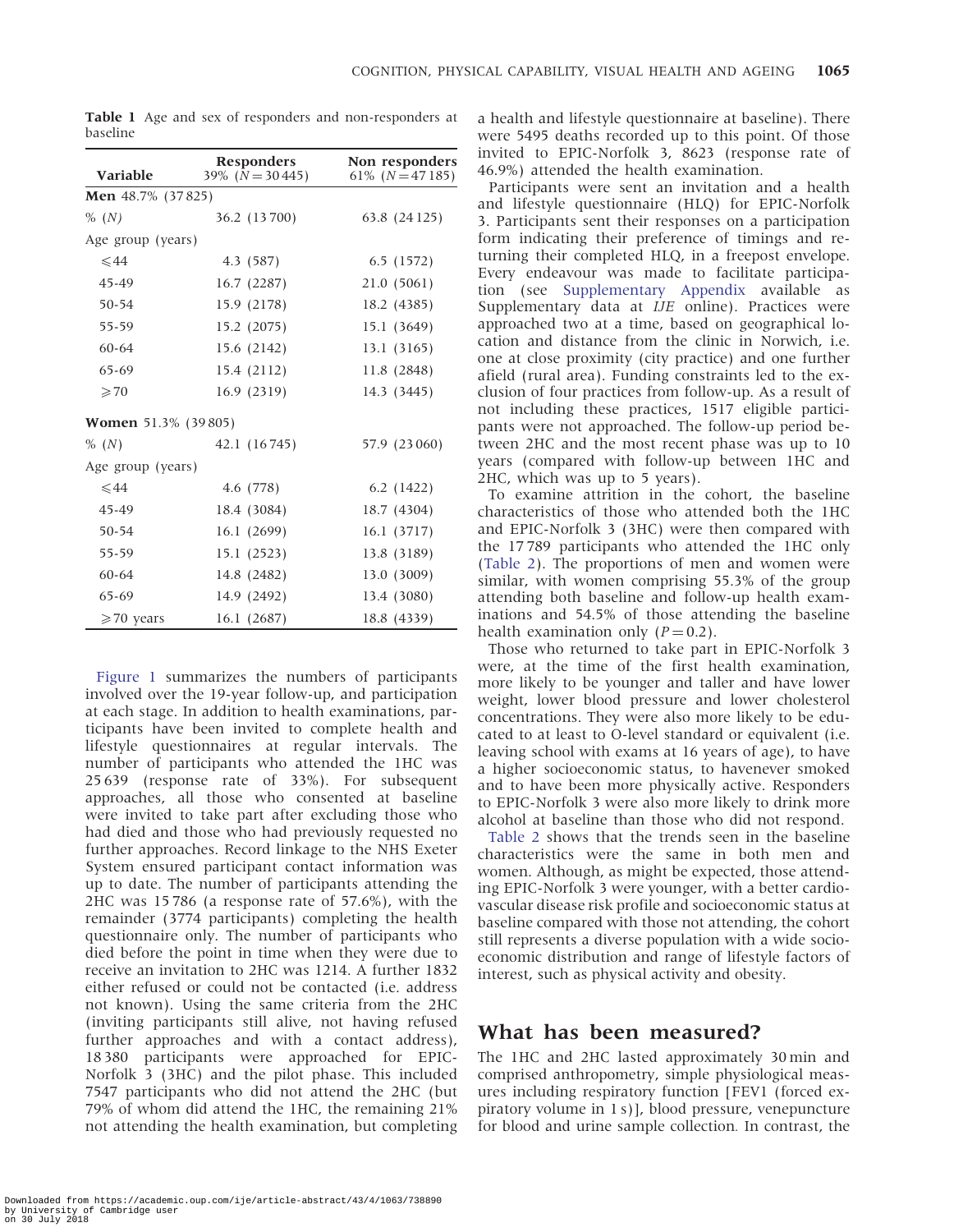<span id="page-3-0"></span>

Figure 1 EPIC-Norfolk study over more than 18 years of follow up, showing numbers of participants who responded positively and attended health examinations and those lost to follow up at each phase

\*These 7547 participants consented to take part at baseline (of which 5970 attended 1HC), but did not attend 2HC, They are included in the count for participants remaining in Study at the time of EPIC-Norfolk 3 approach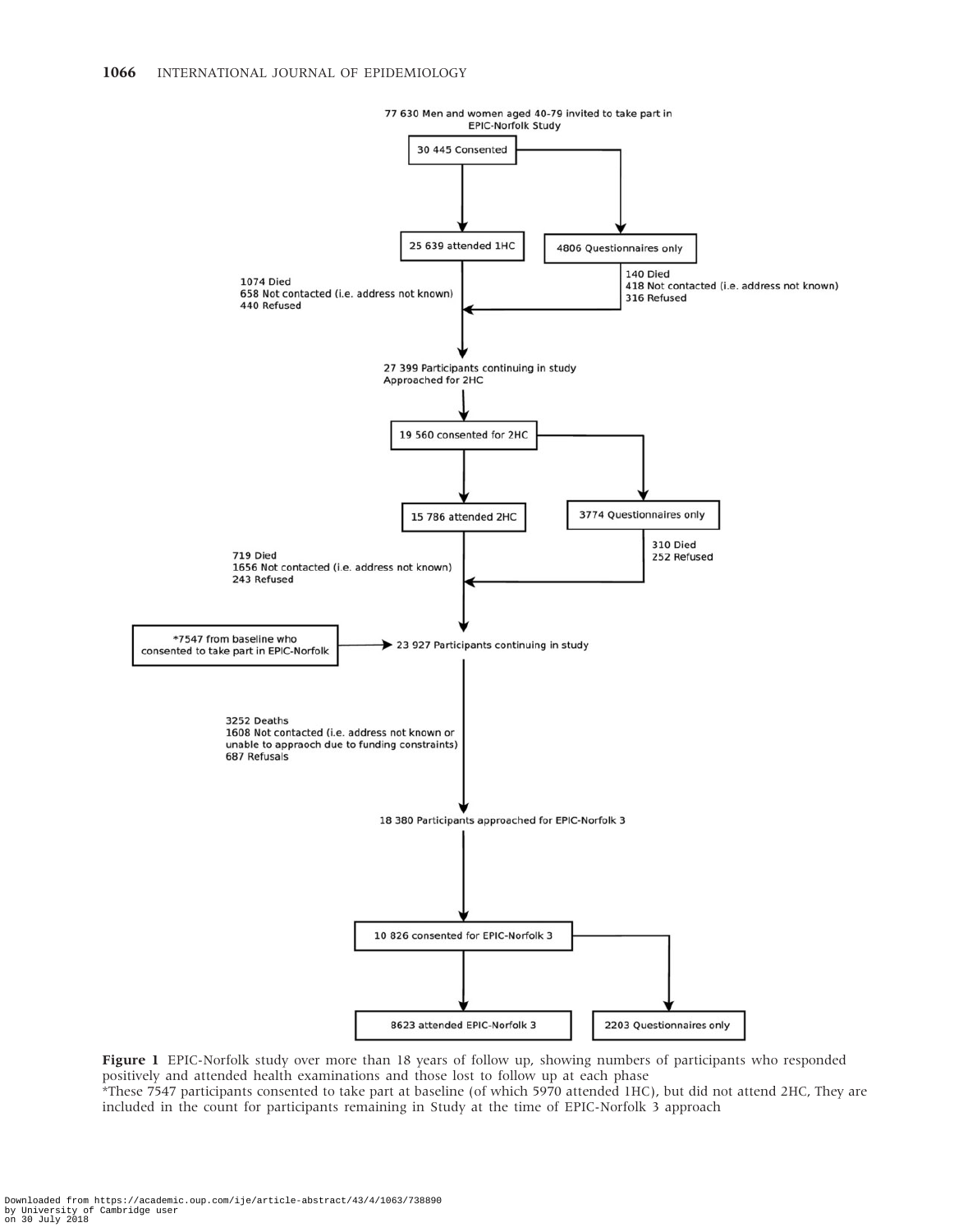<span id="page-4-0"></span>Table 2 Baseline characteristics of participants in EPIC-Norfolk. Participants who attended health examinations in both the first and third phases of EPIC-Norfolk (1HC  $+$  3HC) are compared with those who were examined in the first phase only (1HC only)

| Variable                         | Men                         |                          |            | Women                       |                          |            |
|----------------------------------|-----------------------------|--------------------------|------------|-----------------------------|--------------------------|------------|
|                                  | $1HC + 3HC$<br>$(N = 3615)$ | 1HC only<br>$(N = 7992)$ | $P$ -value | $1HC + 3HC$<br>$(N = 4495)$ | 1HC only<br>$(N = 9537)$ | $P$ -value |
| Mean $(SD)^{\overline{a}}$       |                             |                          |            |                             |                          |            |
| Age (years)                      | 56.6 (7.9)                  | 61.0(9.5)                | < 0.001    | 55.2 (7.8)                  | 60.7(9.5)                | < 0.001    |
| Height (cm)                      | 174.9(6.5)                  | 173.6(6.7)               | < 0.001    | 162.1(6.0)                  | 160.4(6.3)               | < 0.001    |
| Body mass index $(kg/m2)$        | 26.1(3.0)                   | 26.7(3.4)                | < 0.001    | 25.5(4.1)                   | 26.6(4.4)                | < 0.001    |
| Systolic blood pressure (mmHg)   | 134.2(16.3)                 | 138.9(18.1)              | < 0.001    | 129.4(17.1)                 | 136.0 (19.4)             | < 0.001    |
| Total cholesterol (mmol/l)       | 6.0(1.1)                    | 6.1 $(1.1)$              | 0.007      | 6.1(1.1)                    | 6.4 $(1.2)$              | < 0.001    |
| Frequency, % $(N)^{b}$           |                             |                          |            |                             |                          |            |
| Education                        |                             |                          |            |                             |                          |            |
| No qualification                 | 22.0 (795)                  | 34.3 (2739)              | < 0.001    | 29.5 (1327)                 | 48.2 (4593)              | < 0.001    |
| O-level or equivalent (or above) | 78.0 (2819)                 | 65.7 (5245)              | < 0.001    | 70.5 (3167)                 | 51.8 (4936)              | < 0.001    |
| Social class (% I-IIINM)         | 65.0(2333)                  | 55.4 (4324)              | < 0.001    | 67.5 (3001)                 | 58.5 (5393)              | < 0.001    |
| Smoking                          |                             |                          |            |                             |                          |            |
| Current                          | 8.7(313)                    | 13.8 (1092)              |            | 8.8 (392)                   | 12.6(1187)               |            |
| Ex-smoker                        | 49.7 (1792)                 | 56.7 (4492)              |            | 30.3 (1354)                 | 33.2 (3123)              |            |
| Never                            | 41.6 (1498)                 | 29.5 (2339)              | < 0.001    | 61.0(2729)                  | 54.2 (5108)              | < 0.001    |
| Physical activity                |                             |                          |            |                             |                          |            |
| Inactive                         | 23.1 (834)                  | 34.4 (2752)              |            | 20.3(914)                   | 35.3 (3363)              |            |
| Moderately-Inactive              | 26.1 (945)                  | 24.0 (1913)              |            | 33.2 (1493)                 | 31.5 (3000)              |            |
| Moderately-active                | 25.0(905)                   | 22.0 (1755)              |            | 26.0 (1168)                 | 20.4 (1948)              |            |
| Active                           | 25.8 (931)                  | 19.7 (1571)              | < 0.001    | 20.5(920)                   | 12.9 (1226)              | < 0.001    |
| Median $(IQR)^c$                 |                             |                          |            |                             |                          |            |
| Alcohol intake (units/week)      | 7(2.5, 14.5)                | 6(2, 14)                 | < 0.001    | 2.5(1, 7.5)                 | 2(0.5, 6)                | < 0.001    |

Groups were compared using unpaired Student's t-test<sup>a</sup>, chi square<sup>b</sup> and Mann-Whitney<sup>c</sup> tests as appropriate. 1HC, first health examination; 3HC, third health examination (EPIC-Norfolk 3); SD, standard deviation; IQR, interquartile range; I-IIINM: social class I-III Non-Manual.

EPIC-Norfolk 3 health examination took from 2 h 30 min to 3 h to complete, depending on the participant. Assessments were carried out using standardized procedures by nurses, who received an initial 3-month intensive training with annual refresher courses.

Participants taking part in EPIC-Norfolk 3 gave signed informed consent again to cover the new areas of data collection. A sample copy of the consent form was sent in the invitation pack for information, but consent was taken in the presence of the nurse (see the [Supplementary App](http://ije.oxfordjournals.org/lookup/suppl/doi:10.1093/ije/dyt086/-/DC1) for details, available as Supplementary data at *IJE* online). Full lists of measurements, including repeated measures, are detailed in Boxes 1 and 2.

At the end of the health examination, participants were given a feedback form (which was optional and anonymized, unless the participant chose to give their contact details) to gather information on the quality of the experience of the health examination.

Participants were given feedback on some results and clinically relevant results were sent to the general practitioners (with the permission of participants) with pre-agreed threshold levels for immediate notification. The data from the eye examination were reviewed by an ophthalmologist and participants with abnormal results were referred to a specialist clinic set up at the Norfolk & Norwich University Hospitals (NNUH) NHS Foundation Trust.

# What has it found? Key findings and publications

EPIC-Norfolk has published several hundred papers using data collected prior to EPIC-Norfolk 3. These can be found on our website ([www.epic-norfolk.org.](www.epic-norfolk.org.uk) [uk](www.epic-norfolk.org.uk)). Included in our key findings are some high profile papers such as those showing that the combined impact of four health behaviours (not smoking,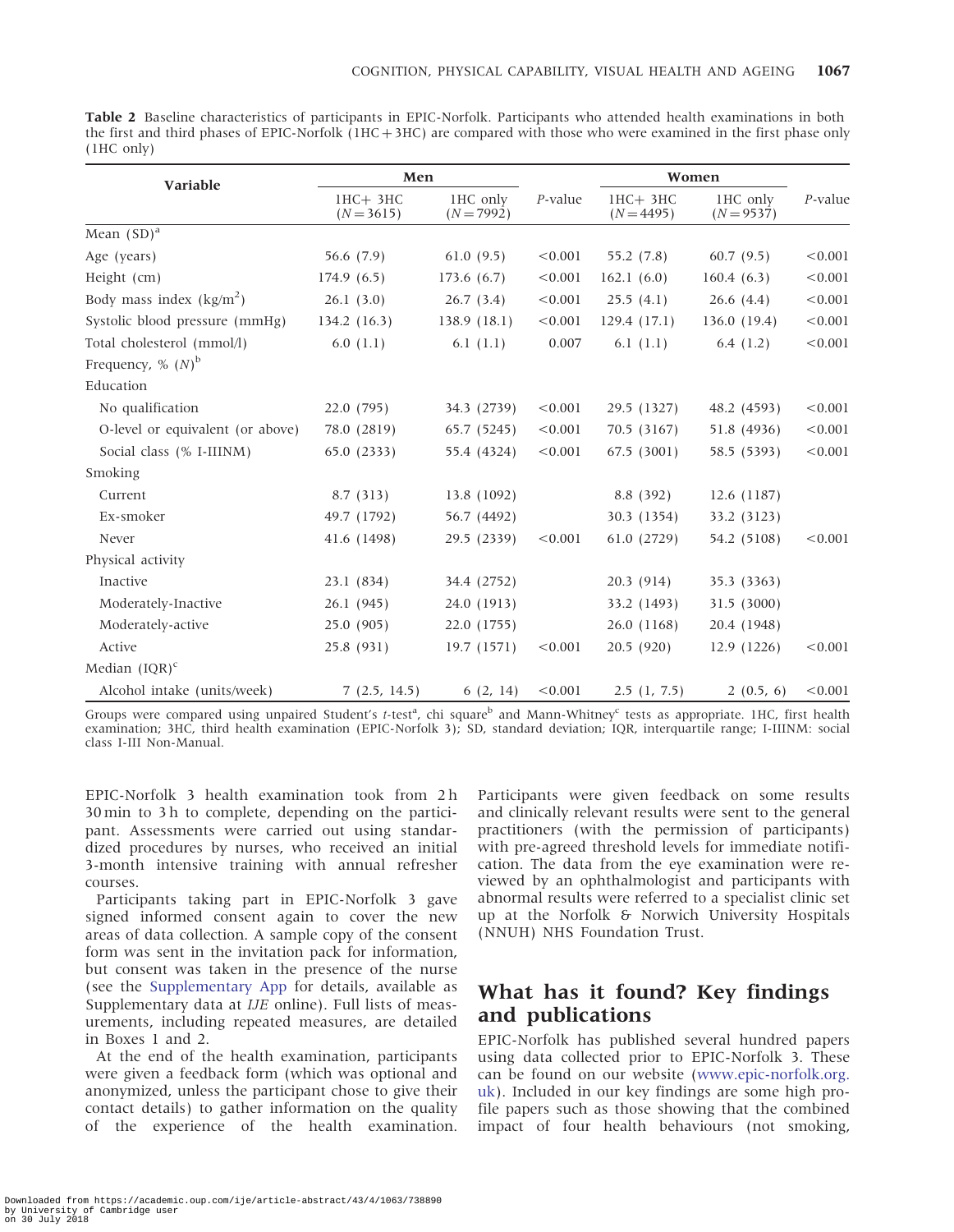Box 1 Self report data collected from questionnaires in EPIC-Norfolk 3 (details on these measures can be found in [Supplementary Data\)](http://ije.oxfordjournals.org/lookup/suppl/doi:10.1093/ije/dyt086/-/DC1)

#### Health and Lifestyle Questionnaire (Follow-Up IV)

Socio-demographic Employment status Self-rated health and diagnosis (including vision and hearing) Social networks and support, leisure activities and hobbies Activities of daily living Falls Medication Smoking and alcohol<sup>a</sup> (Alcohol intake measure of unit per week was calculated from number of drinks consumed per day over 7 days, which was different from baseline which was calculated from total number of drinks consumed over 7 days). Self-perceived wealth and economic status<sup>a</sup> Health and Life Experiences Questionnaire (HLEQ) Psychosocial measures Widespread pain using the Manchester Coding System<sup>a</sup> Social life Loneliness Anxiety and depression Mood status Health Daily activities, lifetime events Childhood experiences, personal beliefs Physical Activity Questionnaire (EPAQ2) and perception of local environment Self-report on physical activity behaviours in three domains: activity at home, work and recreation. Also, using Geographical Information Systems (GIS)<sup>a</sup> with Neighbourhood Environment Walkability Scale (NEWS) to observe how environmental factors play a role in determining behaviour Skin ageing Self-report on exposure to UV sunlight (lifetime and previous year) Skin reaction to sunlight exposure Tanning (including attitude towards UV exposure) Use of sun protection/skin care Natural hair colour (at age 20 years and current) Dietary data 7-day food diary and Food Frequency Questionnaire (FFQ) <sup>a</sup>New measures in EPIC-Norfolk 3 (not applied at previous phases).

drinking between 1 and 14 units of alcohol, having some daily physical activity and eating at least five portions of fruit and vegetables every day) resulted in lower cardiovascular and mortality rates. Furthermore, those with all four behaviours each day lived on average 14 years longer than people who adopted none. $18$  This finding was used to inform the Government's Small Change, Big Difference Campaign in 2006.

The data collection phase for EPIC-Norfolk 3 ended in December 2011, and the data are currently being cleaned and made available for further analysis. Five papers (listed below) have been published using interim data. A key finding is that although the cohort is somewhat selected at this stage of the study, and prevalence of severe impairment is relatively low in our participants, there is considerable heterogeneity in function and health in the EPIC-Norfolk 3 cohort

([Table 3\)](#page-7-0), with some participants in the oldest age group performing better or with better function and health than those in the youngest group.

#### Validation of the short form mini-mental state examination  $(SF\text{-MMSE})^{19}$  $(SF\text{-MMSE})^{19}$  $(SF\text{-MMSE})^{19}$

The SF-MMSE is a shortened version of the widely used Mini Mental State Exam (MMSE).<sup>[20](#page-9-0)</sup> We demonstrated that the SF-MMSE captures the full range of scorers from the severely impaired to the high functioning and that the full-scale MMSE scores could be accurately derived from this 11-item abbreviated version. This is important within frameworks such as epidemiological studies that require shorter testing methods but need results that are comparable to studies where the full test version has been administered.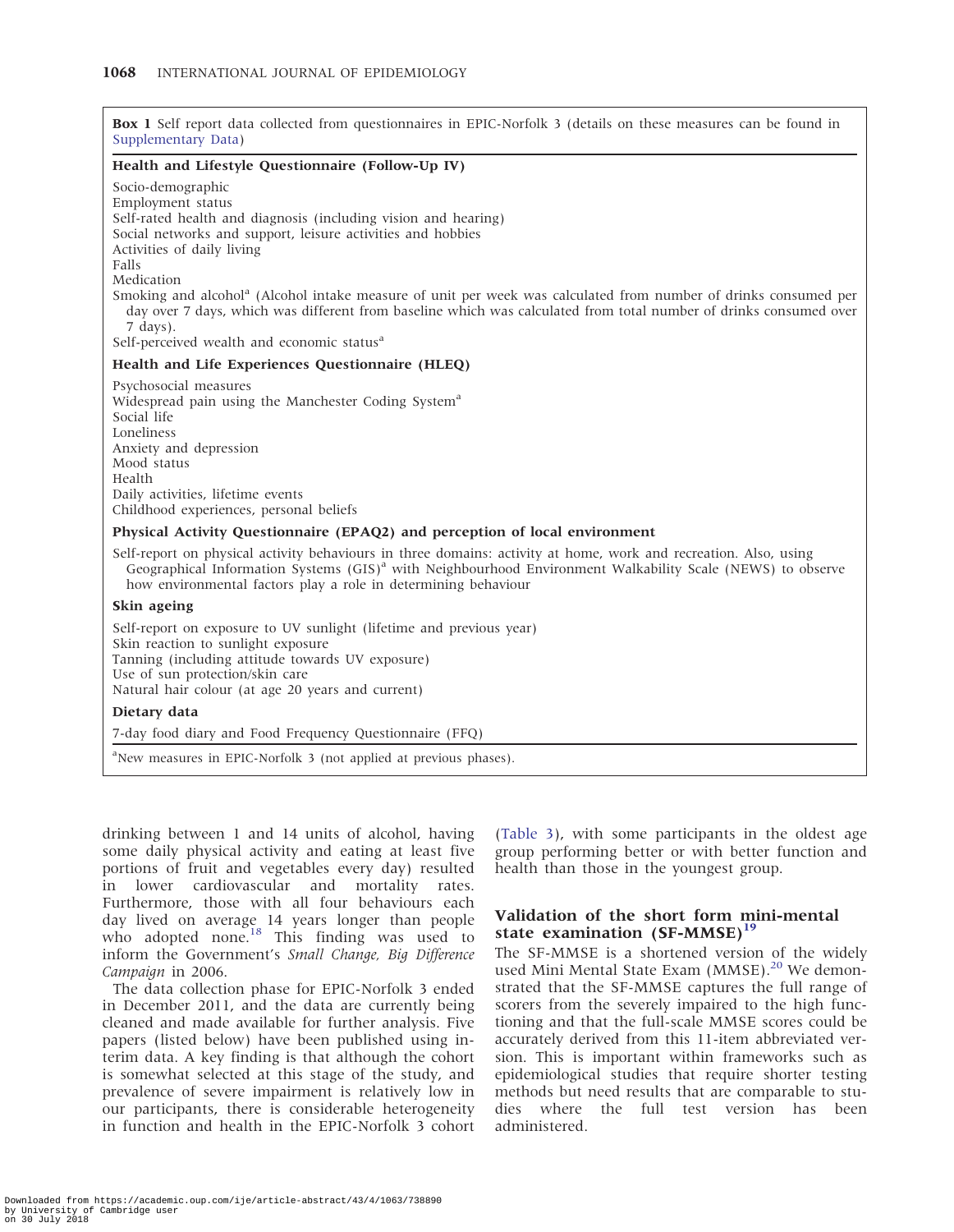| Venous blood sample                                 | Biomarkers included full blood count (platelets, total white blood count,<br>neutrophils, basophils, eosinophils, monocytes, lymphocytes, total red<br>blood cell count), mean corpuscular volume, hamatocrit, haemoglobin;<br>glycated haemoglobin; lipid profile (total cholesterol, HDL LDL, trigly-<br>ceride); vitamin C; creatinine; albumin; and C-reactive protein. Serum,<br>plasma and whole blood also stored for future biochemical profiling and<br>DNA extraction                                                                                                                                                                                                                                                                                                                                                                                                                                                                                                 |
|-----------------------------------------------------|---------------------------------------------------------------------------------------------------------------------------------------------------------------------------------------------------------------------------------------------------------------------------------------------------------------------------------------------------------------------------------------------------------------------------------------------------------------------------------------------------------------------------------------------------------------------------------------------------------------------------------------------------------------------------------------------------------------------------------------------------------------------------------------------------------------------------------------------------------------------------------------------------------------------------------------------------------------------------------|
| Anthropometric measures                             | Standing height (Stadiometer, Chasmores, UK), weight, waist and hip<br>circumference                                                                                                                                                                                                                                                                                                                                                                                                                                                                                                                                                                                                                                                                                                                                                                                                                                                                                            |
| Impedance/body fat                                  | Body fat percentage measured using TANITA TBF-300 MA Body<br>Composition Analyser (Tanita UK, Yiewsley, UK)                                                                                                                                                                                                                                                                                                                                                                                                                                                                                                                                                                                                                                                                                                                                                                                                                                                                     |
| Physiological functions                             | Brachial pressure and heart rate measured with Accutorr PlusTM automatic<br>sphygmomanometer blood pressure monitor (Datascope Medical,<br>Huntingdon, UK). Also measured was Ankle Brachial Pressures <sup>a</sup> using<br>the mini Dopplex D990 Doppler Pen with ultrasonic Doppler flow de-<br>tector (Huntleigh Healthcare, UK) and respiratory function using a<br>portable spirometer (Micro Medical, UK).                                                                                                                                                                                                                                                                                                                                                                                                                                                                                                                                                               |
|                                                     | Ultrasound measurements of the calcaneus Attenuation of broadband ultrasound( $dB/MHz$ ) and speed of sound (m/s)<br>were measured three times on each foot with CUBA clinical instrument<br>(McCue Ultrasonics, Winchester, UK)                                                                                                                                                                                                                                                                                                                                                                                                                                                                                                                                                                                                                                                                                                                                                |
| Skin ageing <sup>a</sup>                            | Digital Images of skin on face and hands taken and stored for future<br>grading                                                                                                                                                                                                                                                                                                                                                                                                                                                                                                                                                                                                                                                                                                                                                                                                                                                                                                 |
| Cognitive assessmen <sup>a</sup>                    | Retrospective and prospective memory, attention and calculation, registra-<br>tion, new learning, language, executive function, proxy measure of IQ<br>and visuospatial /constructional ability                                                                                                                                                                                                                                                                                                                                                                                                                                                                                                                                                                                                                                                                                                                                                                                 |
| Physical capability <sup>a</sup>                    | Usual walking speed, standing balance, chair stands, grip strength using a<br>Smedley's Dynamometer (Scandidact, Kvistgaard, Denmark)                                                                                                                                                                                                                                                                                                                                                                                                                                                                                                                                                                                                                                                                                                                                                                                                                                           |
| Objective measure of physical activity <sup>a</sup> | Physical activity using a commercial accelerometer, the GT1M (Actigraph,<br>Florida, USA)                                                                                                                                                                                                                                                                                                                                                                                                                                                                                                                                                                                                                                                                                                                                                                                                                                                                                       |
| Eye examination <sup>a</sup>                        | Visual acuity using the LogMAR visual acuity chart 1 (Precision Vision,<br>LaSalle, IL, USA), intraocular pressure using an AT555 Non-Contact<br>Tonometer (Reichert, New York, USA) and later using the Ocular<br>Response Analyzer (ORA, Reichert, New York, USA), axial length and<br>anterior chamber depth using IOLMaster, (Carl Zeiss Meditech, Welwyn<br>Garden City, UK), retinal nerve fibre layer thickness (GDx VCC, Zeiss,<br>Dublin, CA, USA). Threshold visual field analysis was done with the<br>Humphrey field analyser (Carl Zeiss Meditech), optic nerve head topog-<br>raphy determined using the HRT II (Heidelberg Retina Tomograph,<br>Heidelberg Engineering, Heidelberg, Germany), colour fundus photog-<br>raphy of optic disc and macula using a Topcon non-mydriatic retinal<br>camera TRC-NW6S and IMAGEnet Telemedicine System (Topcon<br>Corporation, Tokyo, Japan) with a 10- megapixel Nikon D80 camera<br>(Nikon Corporation, Tokyo, Japan). |
| Medication                                          | Confirmation of medication by nurse using repeat prescription slips                                                                                                                                                                                                                                                                                                                                                                                                                                                                                                                                                                                                                                                                                                                                                                                                                                                                                                             |

**Box 2** New and repeat objective measures applied at clinic

## Physical activity and ocular perfusion pressure  $(OPP)^{21}$

OPP is the difference between arterial blood pressure (BP) and intraocular pressure (IOP), and low OPP has been implicated as a risk factor for open-angle glaucoma (OAG). Using eye data from EPIC-Norfolk 3 and physical activity data from an earlier phase has shown that individuals with a previous active lifestyle have a lower risk of a low OPP. Although further investigations are needed, these results show that physical activity may be a safe and simple way of reducing the risk of developing OAG.

## Refractive error (RE), axial length and anterior chamber depth of the  $eye^{22}$  $eye^{22}$  $eye^{22}$

Axial length of the eye is associated with RE, a major cause of visual impairment and disability in the UK, as well as a risk for glaucoma. Findings from EPIC-Norfolk 3 have added support to previous work which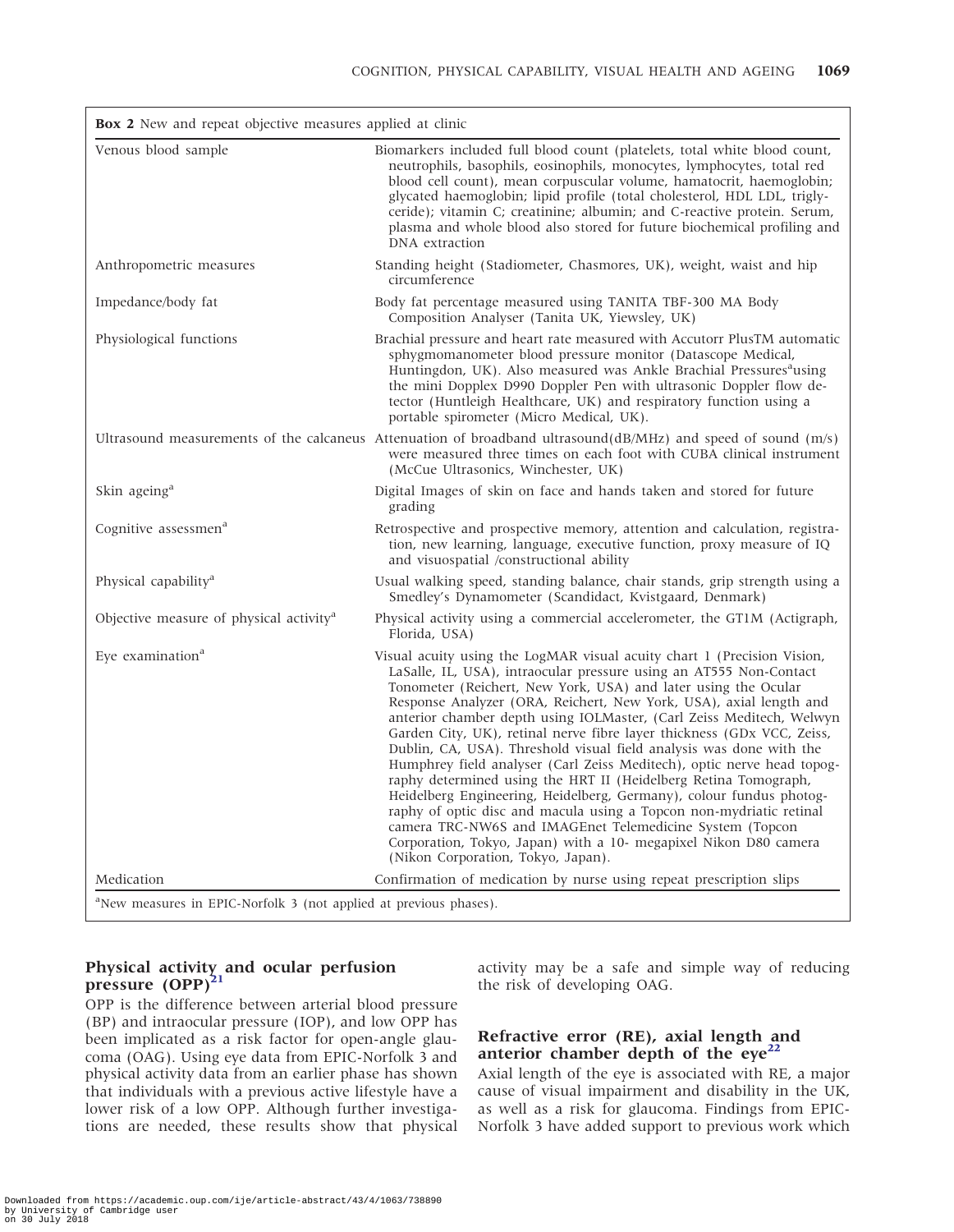|                  | <b>Variables</b>                     | $\boldsymbol{N}$ | Mean (SD)    | Median (IQR)         |
|------------------|--------------------------------------|------------------|--------------|----------------------|
| Men $(N=3861)$   | Systolic blood pressure (mmHg)       | 3860             | 136.4 (15.4) | 136.5 (126.5, 146.5) |
|                  | Total cholesterol (mmol/l)           | 3604             | 5.0(1.1)     | 4.9 $(4.2, 5.7)$     |
|                  | Body mass index $(kg/m2)$            | 3850             | 27.1(3.6)    | 26.7(24.7, 29.0)     |
|                  | Derived full MMSE score              | 3625             | 27.5(1.4)    | 28.0 (27.0, 29.0)    |
|                  | Grip strength of strongest hand (kg) | 3812             | 39.1(8.3)    | 39.0 (33.5, 45.0)    |
|                  | Intraocular pressure (mm/Hg)         | 3753             | 16.2(3.8)    | 15.6 (13.5, 18.4)    |
|                  | Smoking, $\%$ (N)                    |                  |              |                      |
|                  | Current                              | 4.2(159)         |              |                      |
|                  | Ex-Smoker                            | 51.2 (1949)      |              |                      |
|                  | Never Smoker                         | 44.6 (1695)      |              |                      |
|                  | Physical Activity, % (N)             |                  |              |                      |
|                  | Inactive                             | 37.4 (1422)      |              |                      |
|                  | Moderately-inactive                  | 25.0 (954)       |              |                      |
|                  | Moderately active                    | 18.8 (713)       |              |                      |
|                  | Active                               | 18.8 (714)       |              |                      |
|                  | Alcohol intake (units/week)          |                  |              | $10.0$ $(2.0, 23.0)$ |
| Women $(N=4762)$ | Systolic blood pressure (mmHg)       | 4758             | 135.9(17.1)  | 136.0 (124.5, 146.5) |
|                  | Total cholesterol (mmol/l)           | 4369             | 5.7(1.1)     | $5.7$ $(5.0, 6.4)$   |
|                  | Body mass index $(kg/m2)$            | 4753             | 26.6(4.8)    | 25.9 (23.3, 29.0)    |
|                  | Derived full MMSE score              | 4333             | 27.5(1.5)    | 28.0 (27.0, 29.0)    |
|                  | Grip strength of strongest hand kg)  | 4661             | 24.3(5.6)    | 24.5 (21.0, 28.0)    |
|                  | Intraocular pressure (mm/Hg)         | 4640             | 16.3(3.5)    | 16.1 $(14.0, 18.4)$  |
|                  | Smoking, % (N)                       |                  |              |                      |
|                  | Current                              | 4.5(213)         |              |                      |
|                  | Ex-Smoker                            | 29.8 (1400)      |              |                      |
|                  | Never Smoker                         | 65.7 (3085)      |              |                      |
|                  | Physical activity, $\%$ (N)          |                  |              |                      |
|                  | Inactive                             | 37.2 (1748)      |              |                      |
|                  | Moderately-inactive                  | 32.2 (1513)      |              |                      |
|                  | Moderately active                    | 17.0 (796)       |              |                      |
|                  | Active                               | 13.6 (641)       |              |                      |
|                  | Alcohol intake (units/week)          |                  |              | 4.0(0.0, 12.0)       |

<span id="page-7-0"></span>Table 3 Range of function and health observed in the EPIC-Norfolk 3 cohort

SD, Standard Deviation; mmHg, millimetres of mercury; SF-MMSE, Short form MMSE Score; IOP, Intraocular pressure; IQR, Interquartile Range

suggests that exposure to a lifestyle associated with greater near-work activity drives RE towards myopia (of which the mechanistic outcome is longer axial length), with individuals with higher education having longer axial length.

#### Uncorrected refractive error (URE) in older British adults $^{23}$  $^{23}$  $^{23}$

Uncorrected refractive error (URE), although low in the EPIC-Norfolk 3 cohort, was found to be associated with age, reduced ownership of spectacles or

contact lenses for distance vision and in those who self- reported poorer distance vision. Being able to identify people with poor vision is important in planning provision of services to improve or correct vision.

### Intraocular pressure (IOP) and corneal biomechancs in older adults<sup>[24](#page-9-0)</sup>

IOP is known as the main modifiable risk factor for glaucoma, but IOP may be prone to measurement error due to the biomechanical properties of other components of the eye, in particular the cornea. We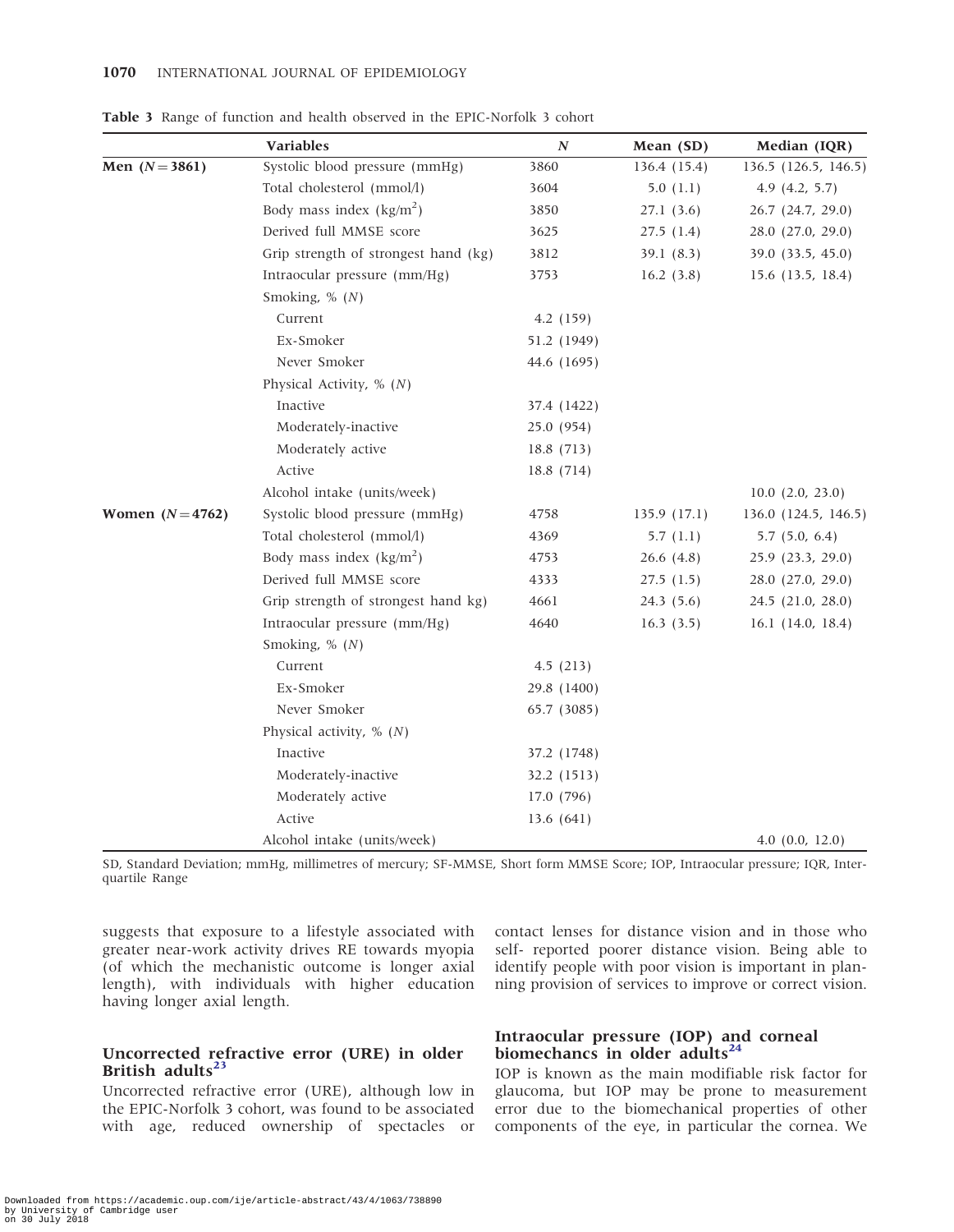attempted to obtain an accurate measure of IOP in EPIC-Norfolk 3, accounting for the biomechanics of the cornea. IOP was found to be higher in younger people, women, those with higher systolic blood pressure and those in sedentary occupation. We also found the biomechanical characteristics of the cornea, specifically the corneal resistance factor and corneal hysteresis, declined with age and were higher in women.

## What are the main strengths and weaknesses?

EPIC-Norfolk 3 provides objective measures of physical capability, cognitive function and visual health, including retinal imaging, on a very well-characterized cohort. A major strength of the EPIC-Norfolk study is the availability of longitudinal exposure and health outcome data from baseline (1993–97) to the present. From the 1HC onwards, emphasis has always been placed on using validated instruments and objective biomarkers to measure exposures including diet and physical activity. In particular it provides the opportunity to examine the trajectory of functioning in the general population and in particular the determinants of high as well as poor performance.

Most large cohort studies have to rely on linkage with death records to obtain mortality by cause, and on self- reported questionnaires for non-fatal health outcomes which are limited by response rates and subjective recall. The location of the cohort in a geographical region, Norfolk, means that follow-up through hospital record and disease register linkage and validation of medical records is facilitated, enabling identification of major non-fatal health endpoints such as strokes, heart disease, diabetes, fractures and arthritis in the whole cohort, in addition to mortality and cancer by cause.

The main limitations of the study are those that concern all cohort studies, in particular healthy volunteer bias and attrition. As one would expect, individuals would be less likely to participate in either the baseline or subsequent follow-up examinations if they were seriously ill, disabled or had major cognitive or visual impairment.<sup>[9](#page-9-0)</sup> In EPIC-Norfolk 3, there was likely to be selective truncation of individuals from the cohort at the lower end of the distribution of functional performance and some loss of frailer members of the cohort, but there remains a large range of performance and health to examine determinants of healthy ageing. Furthermore, the availability of baseline characteristics and mortality, and follow-up of the original cohort, enable characterization of both those who have and those who have not participated in follow-up examinations.

## Can I access of the data? Where can I find out more?

EPIC-Norfolk has a wide range of collaborators. Contact details, publications and the process for collaborating and data requests can be found on the website [\(www.epic-norfolk.org.uk\)](www.epic-norfolk.org.uk). Requests are reviewed by the EPIC-Norfolk management committee and proposals should fulfil a number of criteria including that the work is within the bounds of consent given by participants. Scientific proposals must be satisfactorily peer-reviewed and ethically reviewed and approved.

## Supplementary Data

[Supplementary data](http://ije.oxfordjournals.org/lookup/suppl/doi:10.1093/ije/dyt086/-/DC1) are available at IJE online.

# Funding

The infrastructure and core functions of this study are supported by the Medical Research Council, UK (G0401527) and Cancer Research UK (C864/A8257). The EPIC-Norfolk 3 clinic was funded by Research into Ageing (262). V.L.K. and A.P.K. are supported by Wellcome Trust research training fellowships.

# Acknowledgements

We are extremely grateful to EPIC-Norfolk participants and collaborating GP practices in Norfolk, without whose contribution this study would not be possible. We thank staff in Norfolk and Cambridge, past and present, for their dedication and hard work. We are grateful to Cambridge Cognition for the use of the CANTAB-PAL software and to colleagues at the MRC Epidemiology Unit, MRC-CFAS and Moorfields Hospital for their assistance in facilitating EPIC-Norfolk 3 and training staff. We thank Dr Jennifer Yip and Mr David Broadway for their assistance with the eye referrals and Prof. Mike Sampson for the use of clinical facilities in Norwich. We also thank the funders the Medical Research Council, Cancer Research UK and Research into Ageing.

The former and current principal investigators of the study are Nick Day (1992–2005, retired), Sheila Bingham Rodwell (1992–2009, deceased), Kay-Tee Khaw (1992–present) and Nick Wareham (2000– present).

Conflict of interest: None declared.